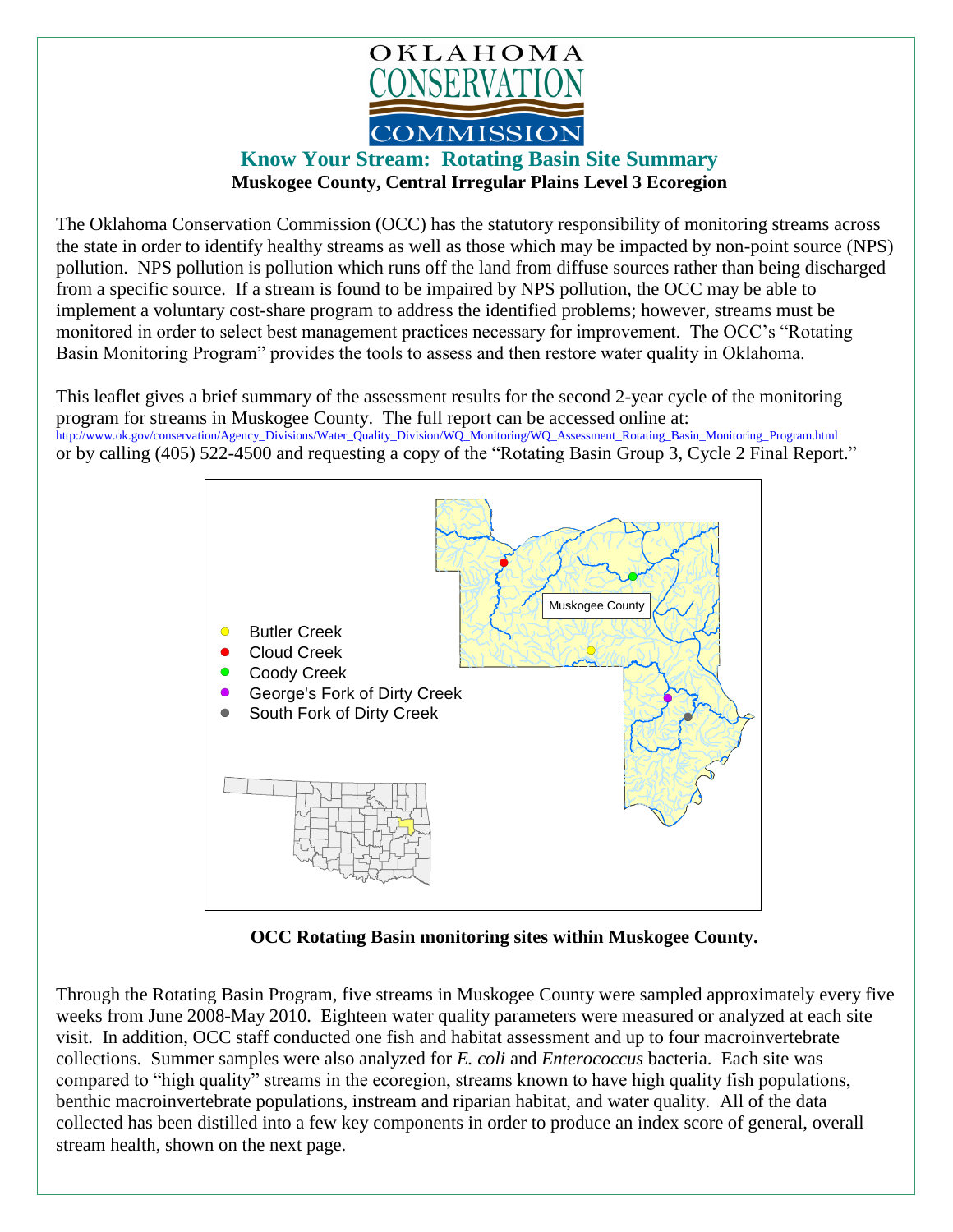**Summary of general stream health as determined by comparison to high quality streams in the Central Irregular Plains ecoregion and by assessment using Oklahoma State Water Quality Standards***†***.**

| moderate<br>good<br>poor                                       | <b>Moderate</b>                    |                                        |                               | <b>Poor</b>                  |                                            |
|----------------------------------------------------------------|------------------------------------|----------------------------------------|-------------------------------|------------------------------|--------------------------------------------|
|                                                                | <b>Coody</b><br><b>Creek</b>       | <b>George's Fork</b><br>of Dirty Creek | <b>Butler</b><br><b>Creek</b> | <b>Cloud</b><br><b>Creek</b> | <b>South Fork of</b><br><b>Dirty Creek</b> |
| <b>Overall Stream Health</b>                                   | 29                                 | 29                                     | 26                            | 25                           | 23                                         |
| Phosphorus                                                     | $5\overline{)}$                    | 5                                      | 5                             | 5                            | $5\overline{)}$                            |
| Nitrogen                                                       | 5 <sup>5</sup>                     | 5                                      | 5                             | 5                            | 5 <sup>5</sup>                             |
| Ammonia                                                        | $5\overline{)}$                    | 5                                      | 5                             | 5                            | 5 <sup>5</sup>                             |
| Dissolved Oxygen                                               | $-5$                               | $-5$                                   | $-5$                          | $-5$                         | $-5$                                       |
| pH                                                             | 5 <sup>5</sup>                     | 5                                      | 5                             | 5                            | $\overline{5}$                             |
| Turbidity                                                      | 5                                  | 5                                      | 5                             | 5                            | 5 <sup>5</sup>                             |
| Salts (chloride, sulfate, TDS)                                 | 5                                  | 5                                      | 5                             | $-5$                         | $-5$                                       |
| Fish                                                           |                                    | 3                                      |                               | 5                            | 5 <sup>5</sup>                             |
| Macroinvertebrates                                             | 3                                  |                                        | <b>NF</b>                     | 5                            | $\overline{3}$                             |
| Instream/Riparian Habitat                                      | 5 <sup>5</sup>                     | 5                                      | 5                             | 5                            | 5 <sup>5</sup>                             |
| Bacteria                                                       | $-5$                               | $-5$                                   | $-5$                          | $-5$                         | $-5$                                       |
|                                                                | Scale of 1-5 with 5 being the best |                                        |                               |                              |                                            |
| KEY:<br>$1 =$ Significantly different than high quality sites; |                                    |                                        |                               |                              |                                            |

 $3 = Not$  as good as high quality sites but not impaired

 $5 =$  Equal to or better than high quality sites in the area

 $-5 =$  Impaired by state standards

**Note: Most streams in Oklahoma are classified as impaired by at least one type of bacteria.**

**Coody Creek (OK120400-01-0400F):** This stream is impaired by state standards for bacteria and dissolved oxygen. The fish community was of significantly lower quality and the macroinvertebrate community was of slightly lower quality compared to high quality streams within the ecoregion.

**George's Fork of Dirty Creek (OK120400-02-0110D):** This stream is impaired by state standards for bacteria and dissolved oxygen. The macroinvertebrate community was of significantly lower quality and the fish community was of slightly lower quality relative to high quality streams within the ecoregion.

**Butler Creek (OK120400-02-0160D):** This stream is impaired by state standards for bacteria and dissolved oxygen. The fish community was of significantly lower quality compared to high quality streams within the ecoregion. There is no value for the macroinvertebrate community due to lack of available habitat with flowing water (NF = no flow) which is the main criteria for OCC macroinvertebrate collection protocol.

**Cloud Creek (OK120410-01-0100T):** This stream is impaired by state standards for bacteria, salts and dissolved oxygen. The macroinvertebrate community was of slightly lower quality than high quality streams within the ecoregion. All other parameters are comparable to high quality streams within the ecoregion.

**South Fork of Dirty Creek (OK120400-02-0030F):** This stream is impaired by state standards for bacteria, salts and dissolved oxygen. The macroinvertebrate community was of slightly lower quality than the high quality streams within the ecoregion.

*† The use of Oklahoma Water Quality Standards to assess streams and the 2010 results are described in the DEQ's 2010 Integrated Report, accessible online at: http://www.deq.state.ok.us/wqdnew/305b\_303d/2010\_integrated\_report\_entire\_document.pdf*